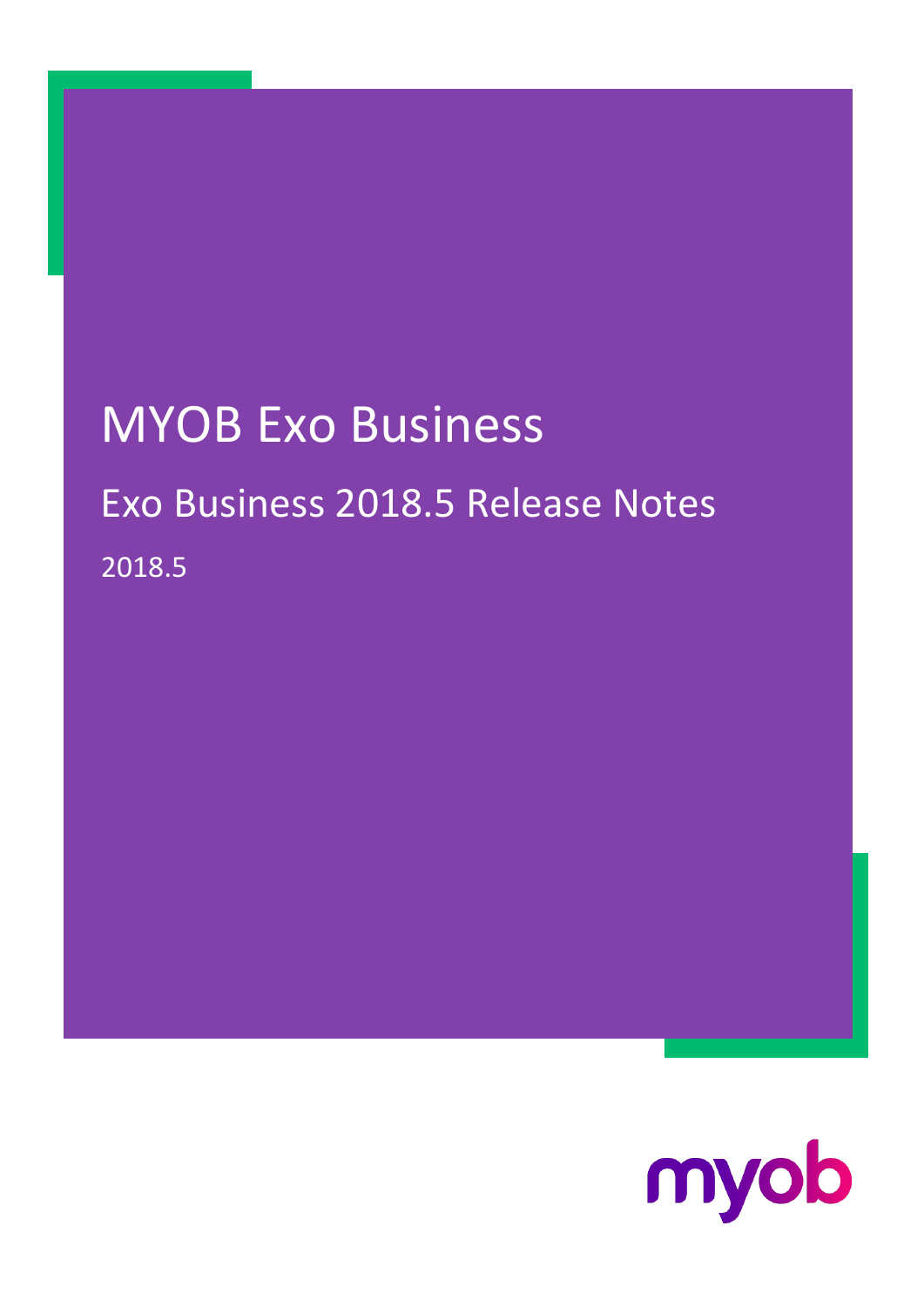# **Contents**

| Introduction<br>1                                                       |
|-------------------------------------------------------------------------|
|                                                                         |
| Installation<br>2                                                       |
|                                                                         |
|                                                                         |
|                                                                         |
|                                                                         |
|                                                                         |
| <b>New Features</b><br>4                                                |
| Use Special Characters for more Complex Passwords 4                     |
| View Cost Prices and Margins on Sales Order Line Periscope5             |
|                                                                         |
| Change to the Post ledgers to GL maximum allowed Imbalance Profile  6   |
|                                                                         |
| Distinct 'Save & New' and 'Save and Copy' Buttons on Activity Screens 7 |
| <b>Resolved Issues</b><br>8                                             |
|                                                                         |
|                                                                         |
|                                                                         |
| <b>Known Issues</b><br>11                                               |
| <b>Appendix 1: Profile Settings</b><br>13                               |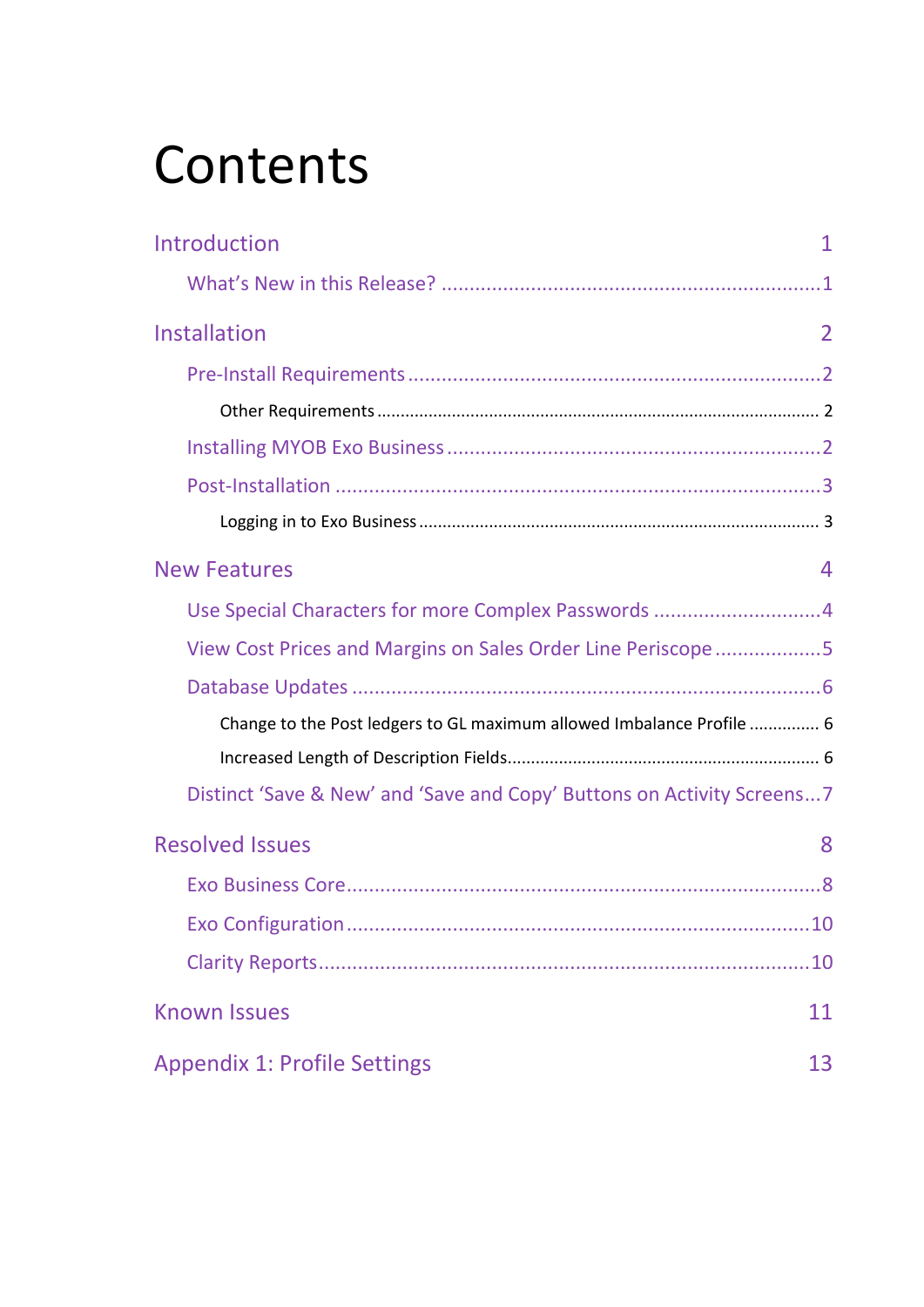# <span id="page-2-0"></span>Introduction

### <span id="page-2-1"></span>What's New in this Release?

The 2018.5 release of Exo Business is essentially a service release, but it does include the formal lengthening of the Stock Descriptions to 100 characters in the database, with a default on screen width set to 60 chars. This can represent a database upgrade.

Other items of interest include;

- The command line mode (scheduled) of the Post Ledgers to GL Posting function now has a configurable tolerance for small imbalance rounding's and will now by-pass these and post them to the rounding control for investigation afterward.
- Further improvements security with to log-in and Passwords now allowing more punctuation chars.
- By popular demand Re-instated non-modal clarity preview screens that allow you to multi-task, make changes on other screens and refresh the report to view the effect of those changes.

These together with several significant and high priority issues raised by implementers and supporters. Several significant performance.

This document provides essential information on the installation and use of this release:

- The **Installation** section provides an overview of the installation process, including preinstallation requirements and post installation steps.
- The **New Features** section describes all new features introduced in this release.
- The **Resolved Issues** section describes all issues that have been addressed by this release.
- The **Known Issues** section details any issues in this release that have been identified as requiring attention.
- The **New Profile Settings** appendix at the end of this document summarises all changes to Exo Business profile settings included in this release.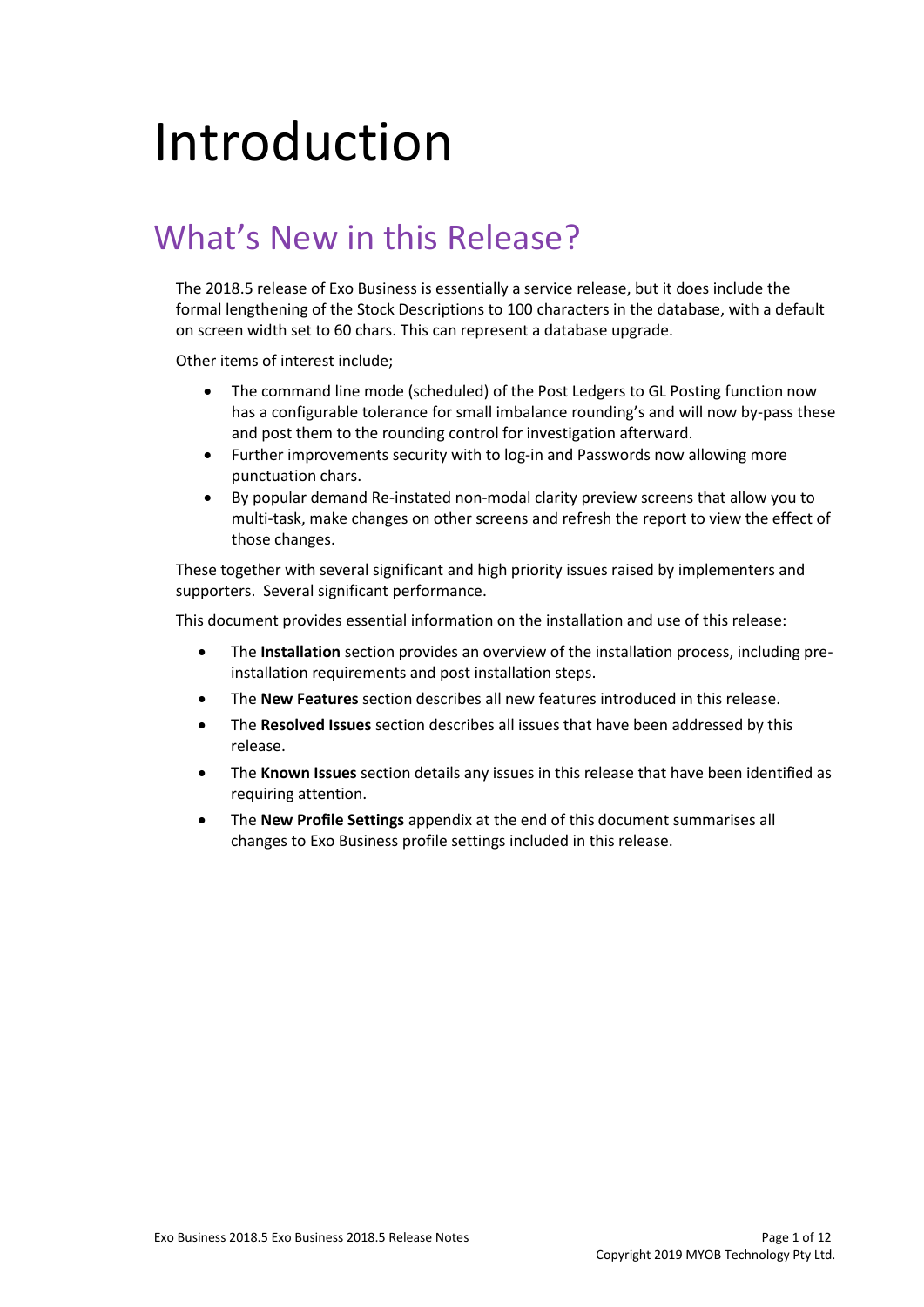# <span id="page-3-0"></span>Installation

### <span id="page-3-1"></span>Pre-Install Requirements

Minimum system requirements for PCs running MYOB Exo Business components are detailed below. Full details of requirements and supported operating systems for MYOB Exo Business are available on the [Minimum System Requirements page on the Exo Business Education](http://help.myob.com.au/exo/sysreqs.htm)  [Centre.](http://help.myob.com.au/exo/sysreqs.htm)

The performance of the Exo Business system is not assured if these requirements are not met. Similarly, performance cannot be assured if the Exo Business system is installed on a server that is already under load from other processes, or a RDBMS that is not suitable for the organization's volume of data.

### <span id="page-3-2"></span>Other Requirements

Certain features of MYOB Exo Business require one or more of the following:

- Internet access
- Microsoft Internet Explorer 7.0 or later
- Adobe® Acrobat Reader 7.0 or later

Microsoft Office connection requires Microsoft Word/Excel 2010 to 2016.

Contact synchronisation requires Microsoft Outlook 2010 to 2016.

MYOB Exo Business 2018.5 requires **ExonetLib.dll** version 2018.4.0 or later. Version 2018.4.0 is included with this release.

When installing manually on 64-bit operating systems, you must copy the file **RwEasyMAPI64.exe** from the **Supporting Files\RapWare** folder of the Exo Business DVD to the install directory. Register this file by running the following from a command prompt:

RwEasyMAPI64.exe /regserver

### <span id="page-3-3"></span>Installing MYOB Exo Business

Information on installing and upgrading MYOB Exo Business is available on the MYOB Exo Business Education Centre—see the following pages:

- **[Installing Exo Business](http://help.myob.com.au/exo/installexobusiness.htm)**
- **[Installing Exo Business Services](http://help.myob.com.au/exo/installexobusinessservices.htm)**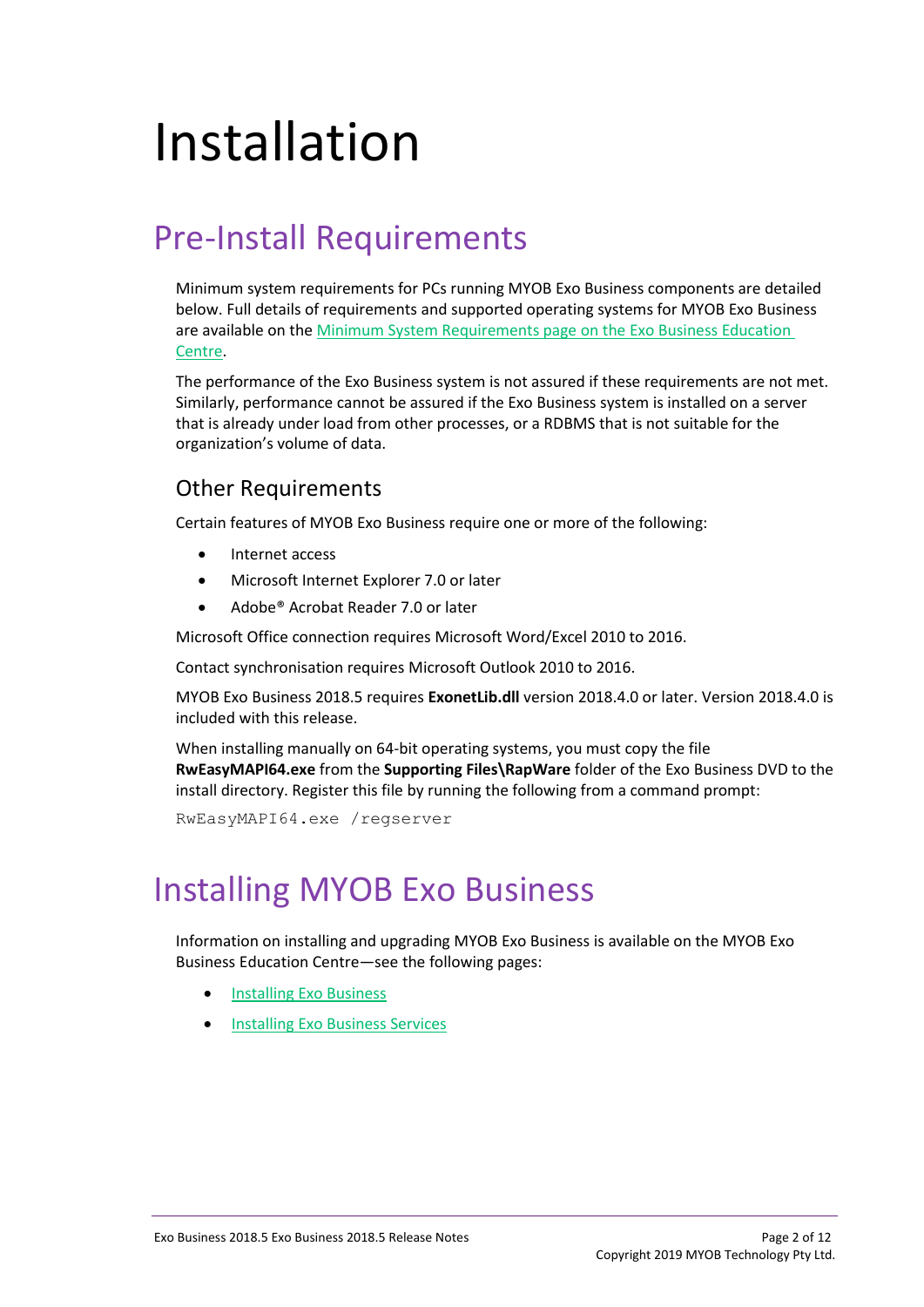### <span id="page-4-0"></span>Post-Installation

Once MYOB Exo Business software is installed, you must configure it for use. You can optionally migrate date into Exo Business from another MYOB product. The configuration and migration processes are detailed in the *MYOB Exo Business Implementation Guide*.

### <span id="page-4-1"></span>Logging in to Exo Business

New MYOB Exo Business databases are installed with one or more default user accounts. When logging in to Exo Business for the first time, you must supply the following login details:

For a new blank database (EXO\_LIVE):

- Default admin user = ExoAdmin
- Default admin password = ExoAdmin

For the demonstration database (EXO\_DEMO):

- Default admin user = ExoAdmin
- Default admin password = ExoAdmin
- Default demo user = demo
- Default demo password = DEMO

**Note:** Passwords are case-sensitive but login names aren't.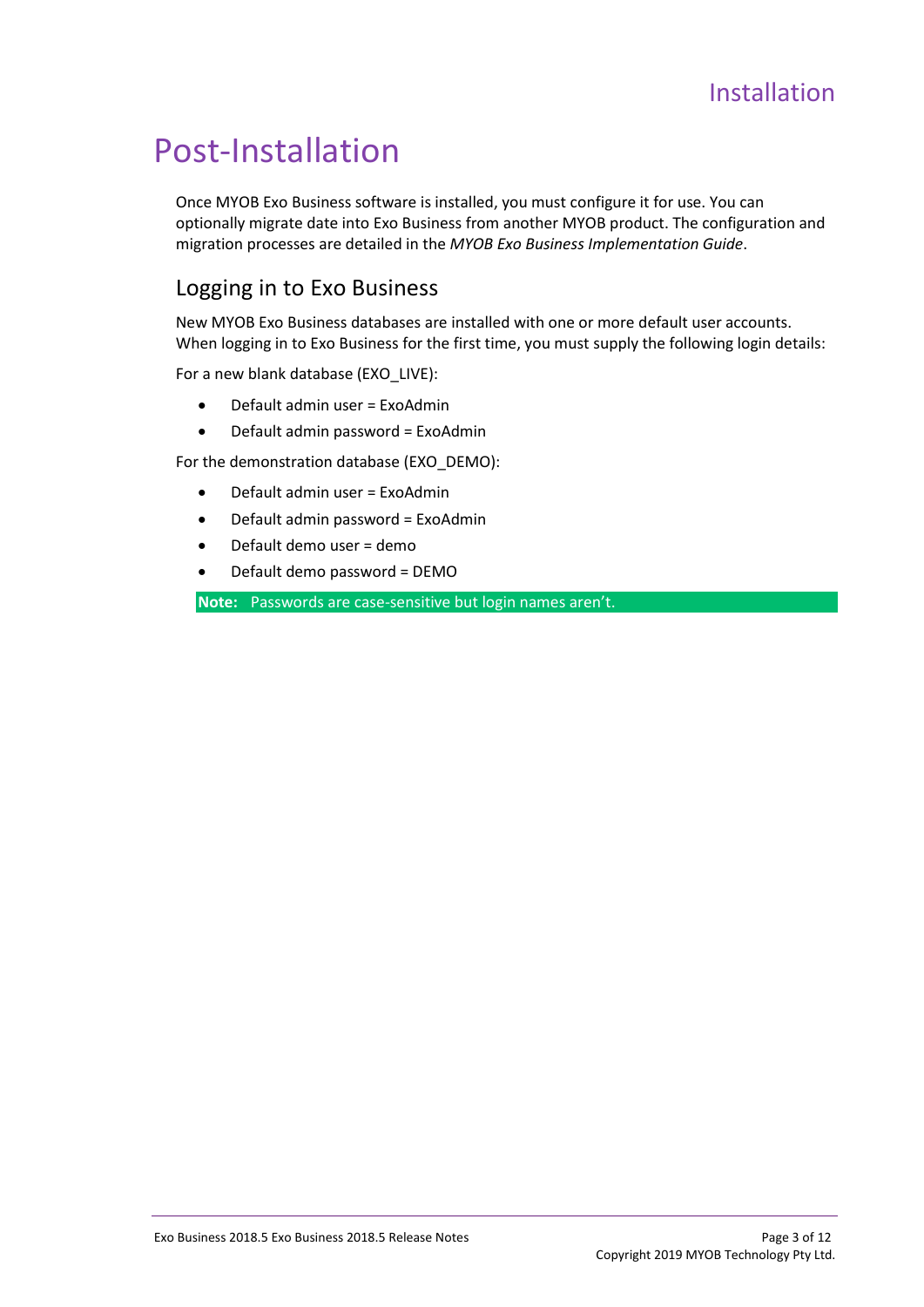## <span id="page-5-0"></span>New Features

## <span id="page-5-1"></span>Use Special Characters for more Complex Passwords

You can now use more special characters in passwords for users to align with ever more stringent company security policies. Those characters include punctuation, keyboard characters, and extended ASCII characters (for example, £).

**Note:** We still preclude spaces and double quotes in passwords and logins to avoid confusion.

There is also a subtle change when specifying minimum password complexity

Complex level - Must contain at least three of the following:

- An uppercase character
- A lowercase character
- A numeric character
- A special character

The Password strength setting in the Security Profiles window in the Exo Business configurator shown below;

| CX                                                                                                                                     | MYOB Exo Configurator - Demo Mode                     |                                                                   |  |  |  |  |  |
|----------------------------------------------------------------------------------------------------------------------------------------|-------------------------------------------------------|-------------------------------------------------------------------|--|--|--|--|--|
| File Account Window Help                                                                                                               |                                                       |                                                                   |  |  |  |  |  |
| Company W Essential B Admin 3 System of Profiles 3 Forms & Staff & Utilities<br>- ئ                                                    |                                                       |                                                                   |  |  |  |  |  |
| Word<br>$\checkmark$                                                                                                                   | $\vee$ Q Find<br>All levels<br>All programs<br>$\vee$ | $\vee$ $\blacksquare$ Save $\times$ Cancel                        |  |  |  |  |  |
| <b>Security Profiles</b>                                                                                                               |                                                       |                                                                   |  |  |  |  |  |
| Security Profile                                                                                                                       |                                                       |                                                                   |  |  |  |  |  |
| n g.l                                                                                                                                  | <b>Profile Settings</b>                               | Value                                                             |  |  |  |  |  |
| Default Security Profile                                                                                                               | Account lockout duration                              | 30                                                                |  |  |  |  |  |
|                                                                                                                                        | Account lockout reset time                            | 300                                                               |  |  |  |  |  |
|                                                                                                                                        | Password attempts permitted before lockout            | 3                                                                 |  |  |  |  |  |
|                                                                                                                                        | Encrypt passwords                                     |                                                                   |  |  |  |  |  |
|                                                                                                                                        | Password strength                                     | following: uppercase, lowercase, numeric and special characters v |  |  |  |  |  |
|                                                                                                                                        | Password maximum age                                  | 42                                                                |  |  |  |  |  |
|                                                                                                                                        | Password minimum length                               | 8                                                                 |  |  |  |  |  |
|                                                                                                                                        |                                                       |                                                                   |  |  |  |  |  |
|                                                                                                                                        |                                                       |                                                                   |  |  |  |  |  |
|                                                                                                                                        |                                                       |                                                                   |  |  |  |  |  |
|                                                                                                                                        |                                                       |                                                                   |  |  |  |  |  |
|                                                                                                                                        |                                                       |                                                                   |  |  |  |  |  |
|                                                                                                                                        |                                                       |                                                                   |  |  |  |  |  |
|                                                                                                                                        |                                                       |                                                                   |  |  |  |  |  |
|                                                                                                                                        |                                                       |                                                                   |  |  |  |  |  |
|                                                                                                                                        |                                                       |                                                                   |  |  |  |  |  |
|                                                                                                                                        |                                                       |                                                                   |  |  |  |  |  |
|                                                                                                                                        |                                                       |                                                                   |  |  |  |  |  |
|                                                                                                                                        |                                                       |                                                                   |  |  |  |  |  |
|                                                                                                                                        |                                                       |                                                                   |  |  |  |  |  |
|                                                                                                                                        |                                                       |                                                                   |  |  |  |  |  |
|                                                                                                                                        |                                                       |                                                                   |  |  |  |  |  |
|                                                                                                                                        |                                                       |                                                                   |  |  |  |  |  |
|                                                                                                                                        |                                                       |                                                                   |  |  |  |  |  |
| Profile Description                                                                                                                    |                                                       |                                                                   |  |  |  |  |  |
|                                                                                                                                        | Password strength                                     |                                                                   |  |  |  |  |  |
|                                                                                                                                        | Enter the complexity level of the password            |                                                                   |  |  |  |  |  |
| PasswordLevel, Profile Type - Security, Default Value - 1, Program Names - (Exonet 6000), Module Name - (System), Keywords - (), Field |                                                       |                                                                   |  |  |  |  |  |
|                                                                                                                                        | Level - Frequently Used                               |                                                                   |  |  |  |  |  |
| Motopartz.co.nz<br>Demo.                                                                                                               | <b>ExoAdmin</b>                                       |                                                                   |  |  |  |  |  |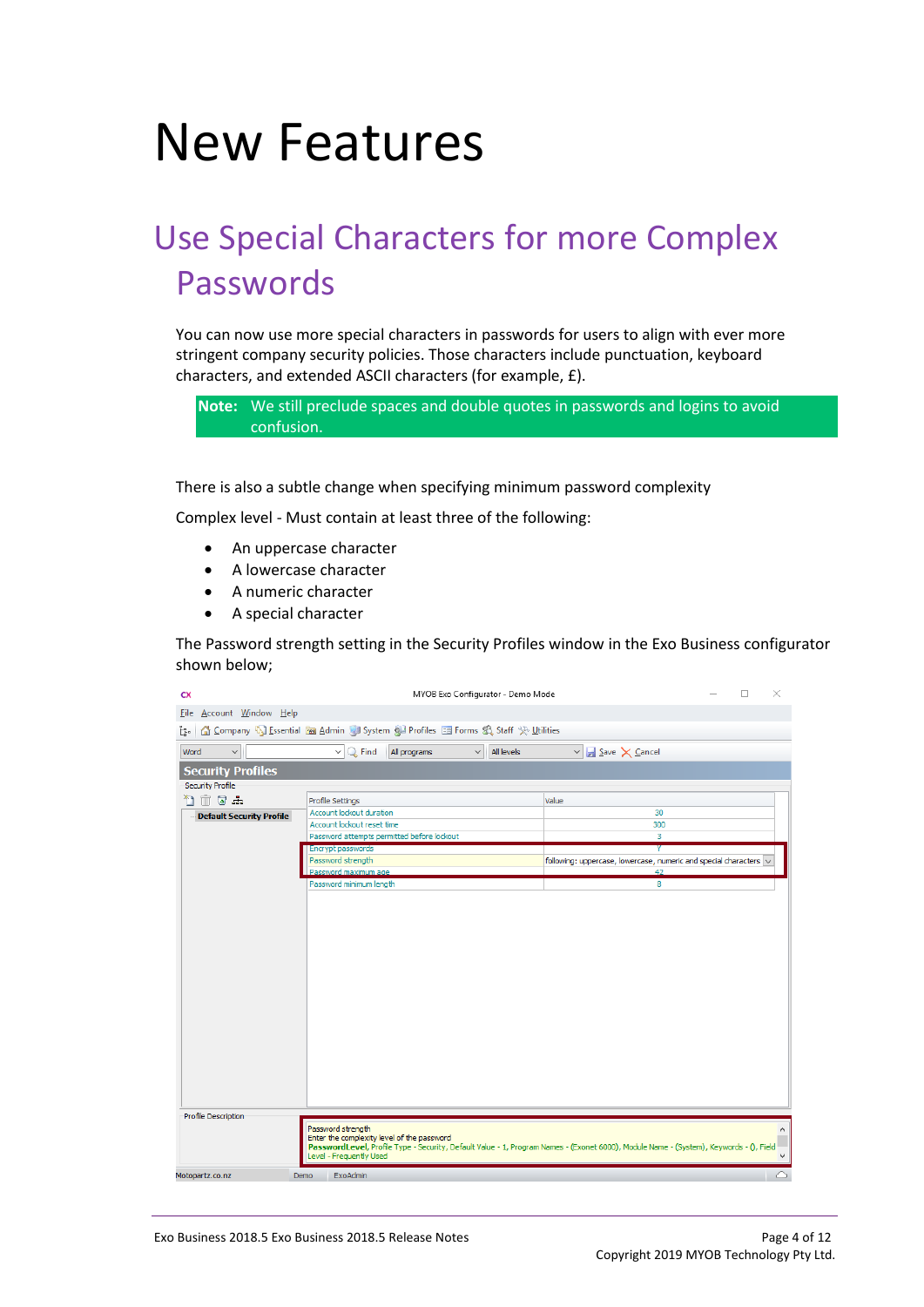If the password doesn't meet the criteria, a message displays, and you must edit the password to make it more complex.

**Note:** When you run Exo from the command line, you can use complex passwords containing extended characters by surrounding passwords with double quotes – for example, "P@ssW£rD2601".

## <span id="page-6-0"></span>View Cost Prices and Margins on Sales Order Line Periscope

This release adds these options, that were previously only available in the POS and Debtors Invoicing screens, into the Sales Order Line Periscope screen:

- Cost Price View or edit the cost price of a stock item.
- Margin View the profit margin (as a percentage) on an invoice line. You can't change this value.

| Sales Order Line Periscope |                                                         |             |                                   |            |       | ×            |
|----------------------------|---------------------------------------------------------|-------------|-----------------------------------|------------|-------|--------------|
| $File$ $Help$              |                                                         |             |                                   |            |       |              |
|                            | ■ Save X Cancel ● Show Stock Item   第 Price Formulation |             |                                   |            |       |              |
|                            | Line #: 1. AIRSUS01. AIR SUSPENSION                     |             |                                   |            |       |              |
| Line Details               |                                                         |             |                                   |            |       |              |
| Quantity:                  | $ 1\>$                                                  | Unit price: | 248.10                            | Discount % |       | 0.0          |
|                            |                                                         | Cost price: | 184.55                            | Margin:    | 25.6% |              |
|                            |                                                         | GST rate:   | 19. 15% DEBTORS STANDARD GST RATE |            |       | $\checkmark$ |
| <b>Back order:</b>         | 0                                                       | GST value:  |                                   |            |       | 37.21        |
| Correction:                | 0                                                       | Location:   | 1. Auckland                       |            |       | $\checkmark$ |
| Due Date:                  | 27.11.2018<br>■▼                                        |             |                                   |            |       |              |
|                            |                                                         |             |                                   |            |       |              |
|                            |                                                         |             |                                   |            |       |              |

If the option to hide stock costs is selected in a user's profile – this information will not appear.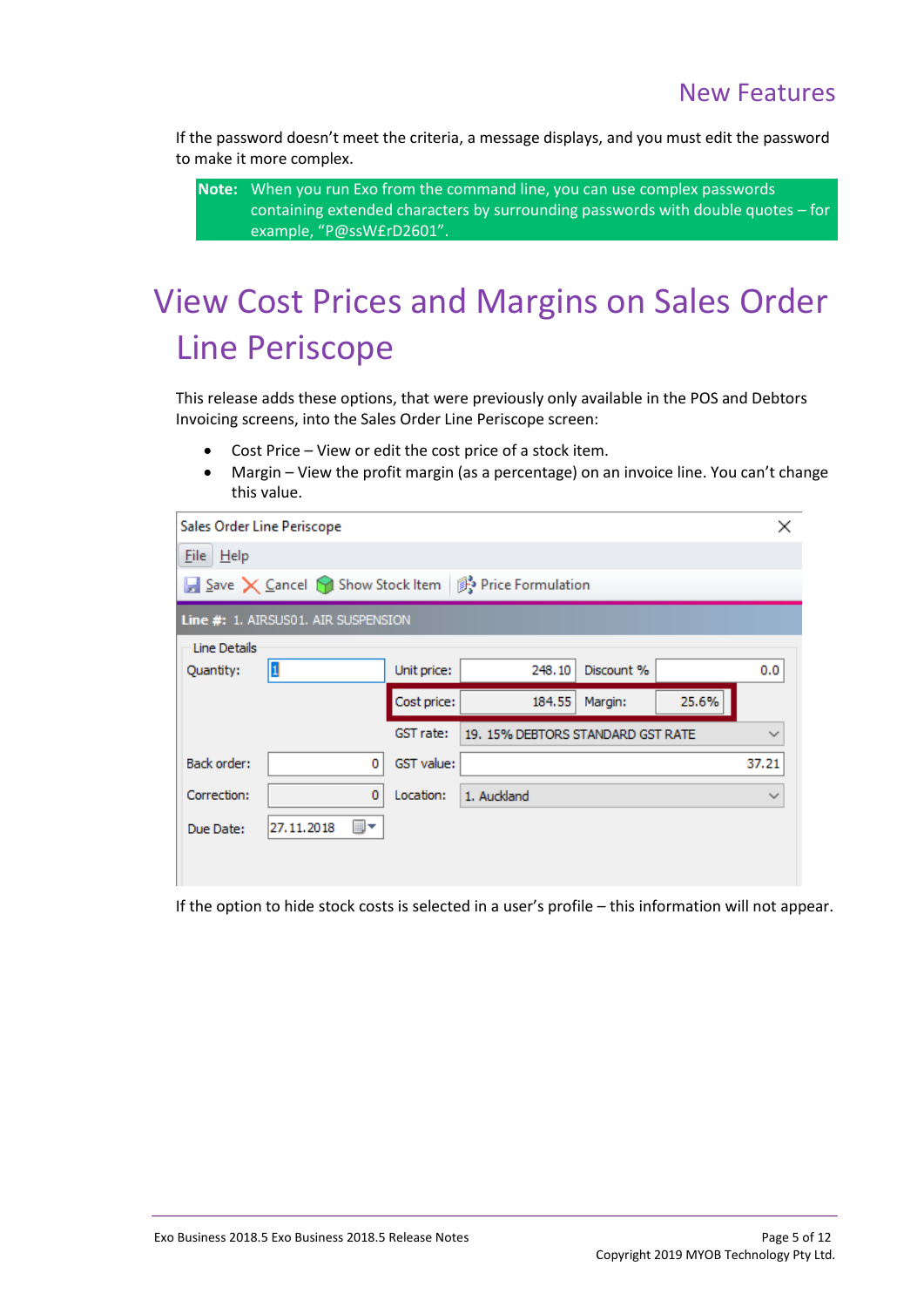### <span id="page-7-4"></span><span id="page-7-3"></span><span id="page-7-0"></span>Database Updates

This release includes changes to the Exo database.

### <span id="page-7-1"></span>Change to the Post ledgers to GL maximum allowed Imbalance Profile

You can now set a value, in cents, for the Post ledgers to GL maximum allowed Imbalance profile in MYOB Exo Configurator. This value is the level that Exo Business used to determine whether to automatically bypass small imbalances when the posting is automated via the command line, or control whether a user is allowed to proceed with the posting when posting ledgers manually.

**Note:** If there are imbalances outside the threshold you set, a supervisor must open the Post Ledgers to GL screen and fix the imbalances.

### <span id="page-7-2"></span>Increased Length of Description Fields

We've increased the formally supported length of the DESCWIDTH profile setting to 100 characters. The default visible width is set to 60 characters to preserve custom forms that already exist. It will preserve the existing size of descriptions if users are already using customised larger descriptions. Most users will see an increase from 45 to 60 immediately after the upgrade.

This change applies to the Description fields in the windows of these areas:

- Exo POS
- Exo POS Advantage
- Job Costing
- Fixed Assets
- Exo Business Config
- Finance

.

- Clarity Report Designer
- Distribution Advantage
- **Subscriptions**
- Serviceable Units
- Sales Analysis Matrix
- Business CRM
- Exo Accountant's Assistant
- Exo OnTheGo
- Finance Direct Debits

**Note:** This is a change to the database however the company profile setting 'DESCWIDTH' that controls the viewable width (now 60) remains hidden in this release to allow for sue diligence when expanding descriptions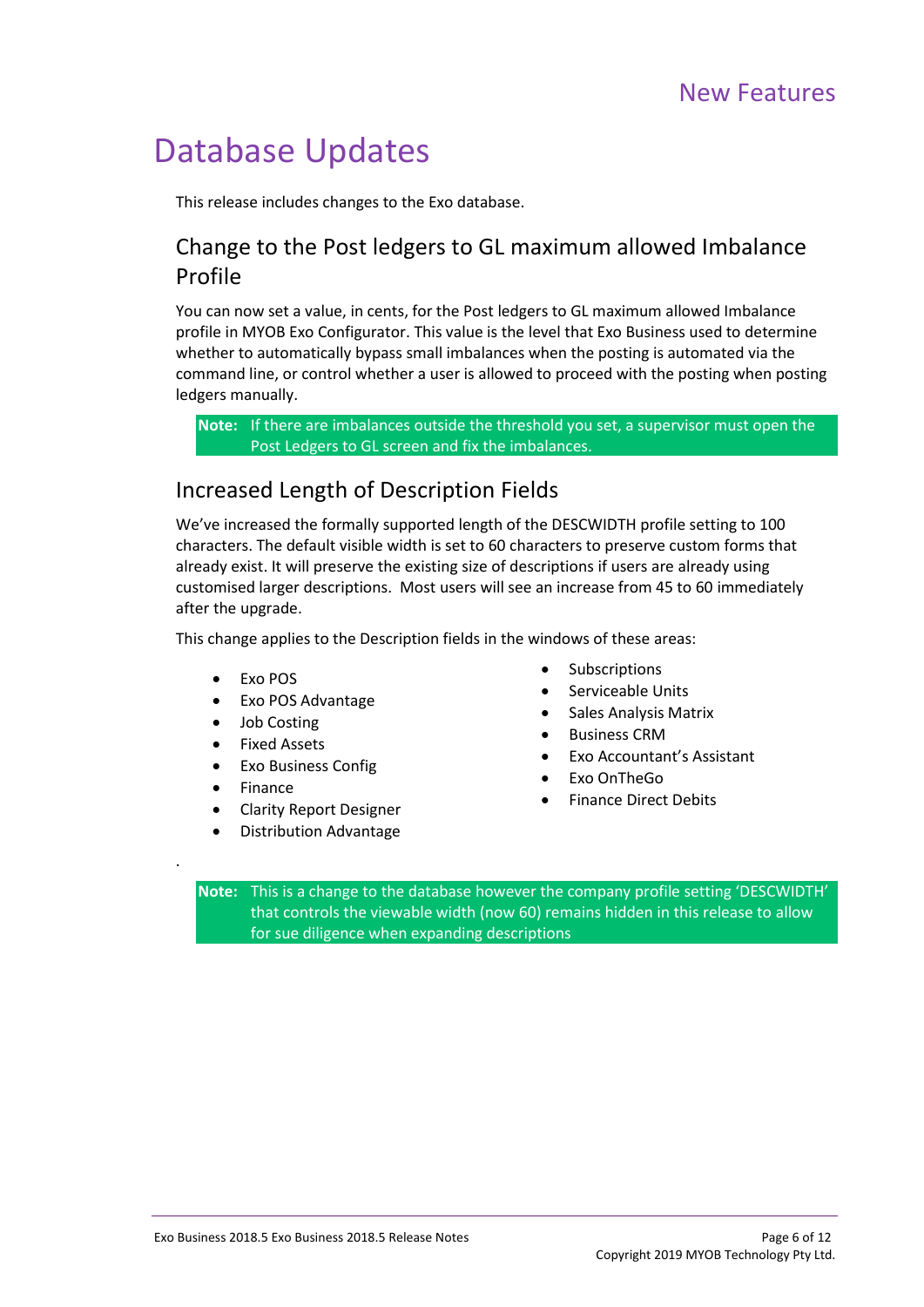## <span id="page-8-0"></span>Distinct 'Save & New' and 'Save and Copy' Buttons on Activity Screens

We've added the Save & new button to Activity screens:

- Account Assistant
- Asset Manager
- CRM
- Exonet
- Job Costing

| <b>EB</b> Activity - Untitled     |                                                                                          |                       |              |              |                     |  |
|-----------------------------------|------------------------------------------------------------------------------------------|-----------------------|--------------|--------------|---------------------|--|
| Eile                              |                                                                                          |                       |              |              |                     |  |
|                                   | A Save & Exit A Save & New A Save & Copy X Cancel na Delete a Recurrence √ Mark Complete |                       |              |              |                     |  |
| Details                           |                                                                                          |                       |              |              |                     |  |
| <b>Activity Type:</b><br>Subject: | Appointment                                                                              | Type:<br>$\checkmark$ | $\checkmark$ | √ Send Email | □ Sync with Outlook |  |

When you click Save & New button, Exo save the existing one and clears the form for a new blank activity as opposed to Save and Copy which clones the existing visible data in the fields into the new one (as a repeat).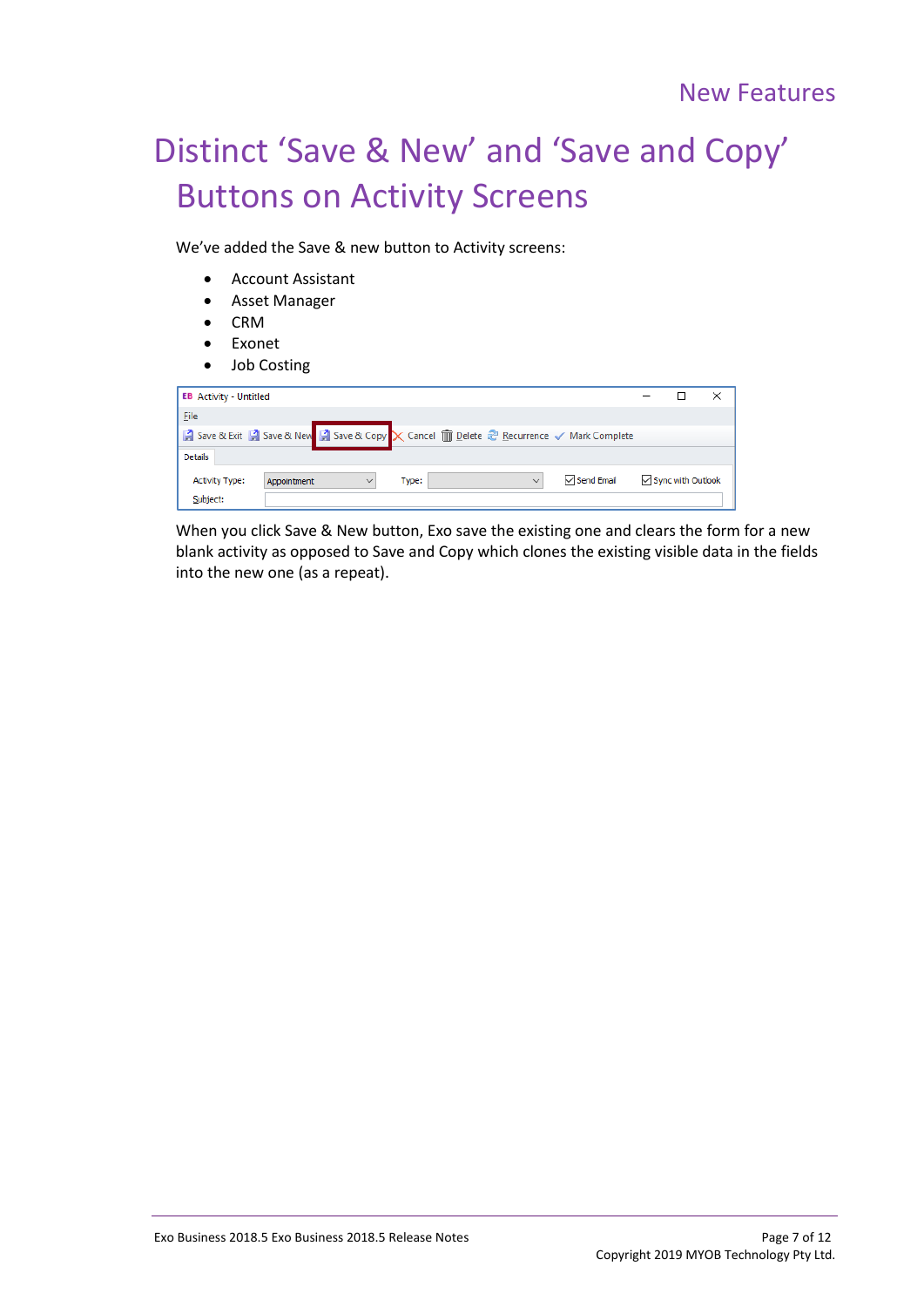# <span id="page-9-0"></span>Resolved Issues

### <span id="page-9-1"></span>Exo Business Core

| <b>Service</b><br><b>Request ID</b>                                       | Description                                                                                                                                                                                                                                                                                                                                                                                                                                                                                                                                                                    |
|---------------------------------------------------------------------------|--------------------------------------------------------------------------------------------------------------------------------------------------------------------------------------------------------------------------------------------------------------------------------------------------------------------------------------------------------------------------------------------------------------------------------------------------------------------------------------------------------------------------------------------------------------------------------|
| 164356238120                                                              | The error message "Operand type Clash:Datetime2 incompatible with int" displayed when a user tried to<br>post ledgers to the general ledger using a valid date range filter. This has been resolved.                                                                                                                                                                                                                                                                                                                                                                           |
| 163886382814                                                              | When entering credit invoices for general ledger codes, Exo displayed the Account Search screen when<br>there was an exact unique match entered. That match overrode the branch segment in the Code column<br>with the default in the header. This has been resolved. Exo now:<br>Does not force a search if the code (including the branch prefix) is valid.<br>Does not reset the Branch if it has been manually set to a valid branch.<br>Carries on processing if an exact match for the code is returned.<br>Displays the Account Search screen if the code has no match. |
| 166067395662                                                              | An unhandled exception error appeared when posting a pay run to the general ledger in Exo Business<br>from Exo Employer Services. This was caused by an issue with the library file ExoOemLib.dll. This has been<br>resolved with the release of the new version of the file ExoOemLib.dll.                                                                                                                                                                                                                                                                                    |
|                                                                           | When a user selected Help > About and then pressed the key combination CTRL+ALT+F12, the dialog box<br>prompting for a SQL access password opened behind the About Exo Business screen. This led users to<br>conclude Exo Business had frozen.<br>This has been resolved. The dialog box prompting for a SQL access password now displays in the<br>foreground.                                                                                                                                                                                                                |
| 163703791928                                                              | There was a long delay when loading many sales order line items. This has been resolved.                                                                                                                                                                                                                                                                                                                                                                                                                                                                                       |
| 160827261321                                                              | When a user created a stock movement on the Stock Movement Import screen and performed a Batch<br>Lookup, the Batch Expiry field was empty rather than containing a date. This has been resolved.                                                                                                                                                                                                                                                                                                                                                                              |
| 141847395290<br>110027426523<br>11325821253<br>11780554496<br>11780554496 | The branch specified on a debtor's invoice line was not passing through to the general ledger transactions<br>on balance sheet general ledger accounts when the profile setting POST_LINE_GL_BRANCHNO_TO_BS<br>was enabled.<br>This has been resolved. When the setting is enabled:<br>A line-related entry contains the branch for the line.<br>P/L accounts are unaffected.<br>B/S accounts take the header or default branch from the attached Word document.                                                                                                               |
|                                                                           | Clicking the Save and New button on the Activity screen saved the current entry but did not create a new,<br>empty activity. This has been resolved. See page 5.                                                                                                                                                                                                                                                                                                                                                                                                               |
|                                                                           | You can now access and work with other versions of Exo Business using the Client Installer.                                                                                                                                                                                                                                                                                                                                                                                                                                                                                    |
| 160735888831<br>160463792181                                              | When a user clicked the Search button on the Creditors Payment Processor screen, there was a delay in<br>populating the list of creditors if there were a large number of records to search. This has been resolved.                                                                                                                                                                                                                                                                                                                                                           |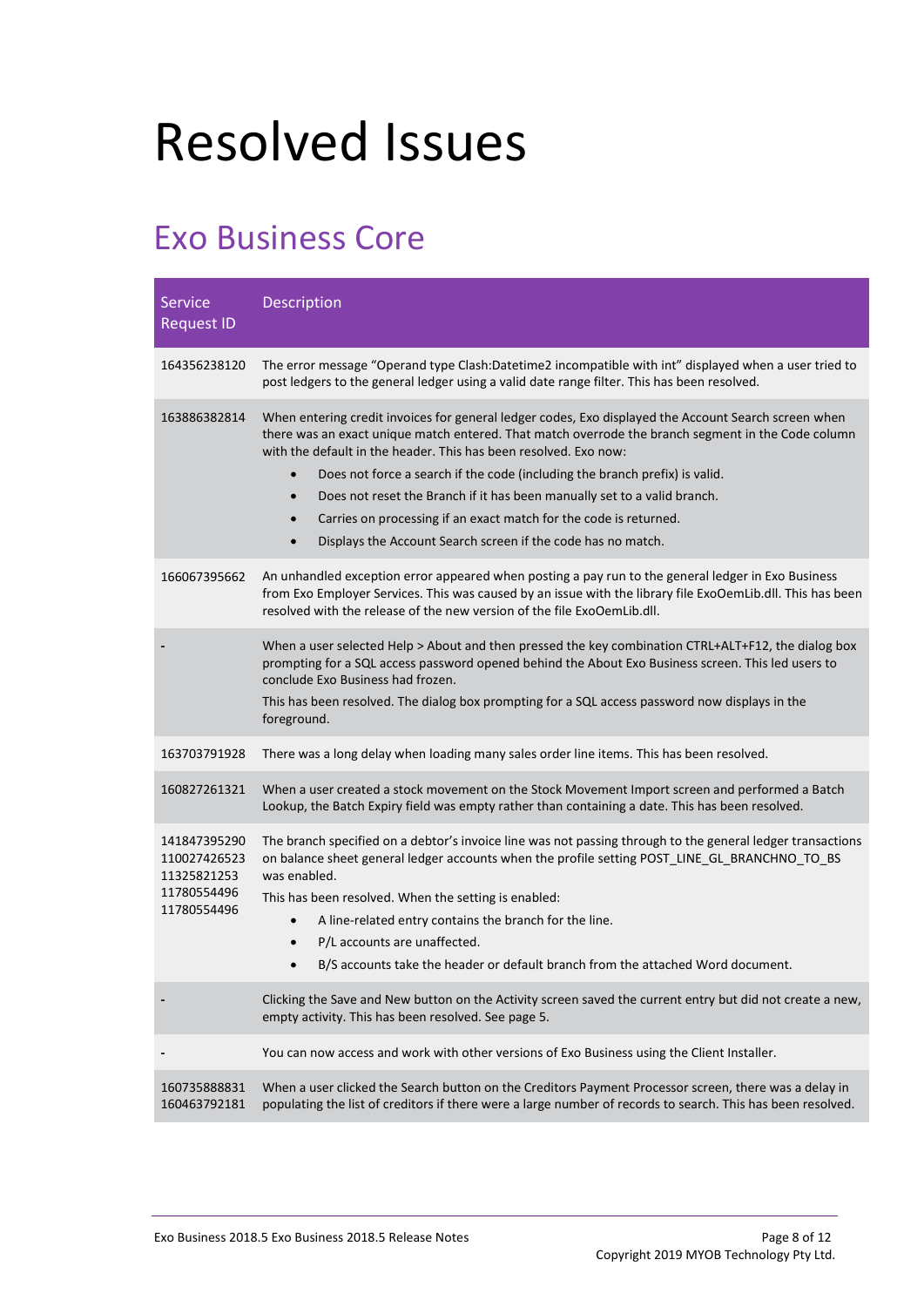### Resolved Issues

| <b>Service</b><br><b>Request ID</b> | <b>Description</b>                                                                                                                                                                                                                                                                                                                                                                                                                             |
|-------------------------------------|------------------------------------------------------------------------------------------------------------------------------------------------------------------------------------------------------------------------------------------------------------------------------------------------------------------------------------------------------------------------------------------------------------------------------------------------|
|                                     | The error message "Communication link failure" displayed when the connection to the Exo Business was<br>lost in some screens (e.g. Post Ledgers to GL). In these cases, users could not exit Exo Business. Instead,<br>they had to shut the application down using the Windows Task Manager.<br>This has been resolved. The error message has been replaced with a warning. Users can click OK on the<br>warning message to exit Exo Business. |
|                                     | When processing purchase order lines in the Inwards Goods Receipt window that contain the $\omega$ symbol,<br>clicking the Receipt All button opened the Stock Search window and not the invoice.<br>This has been resolved. The invoice now displays instead of the Stock Search window.                                                                                                                                                      |
|                                     | No inwards goods cost variance postings were generated if a creditor invoice for the on-cost is processed<br>separately from the costing phase using the Inwards Goods Cost dropdown list.<br>This has been resolved. Cost variances now show on the General Ledger post screen, even after the<br>original invoices have been posted.                                                                                                         |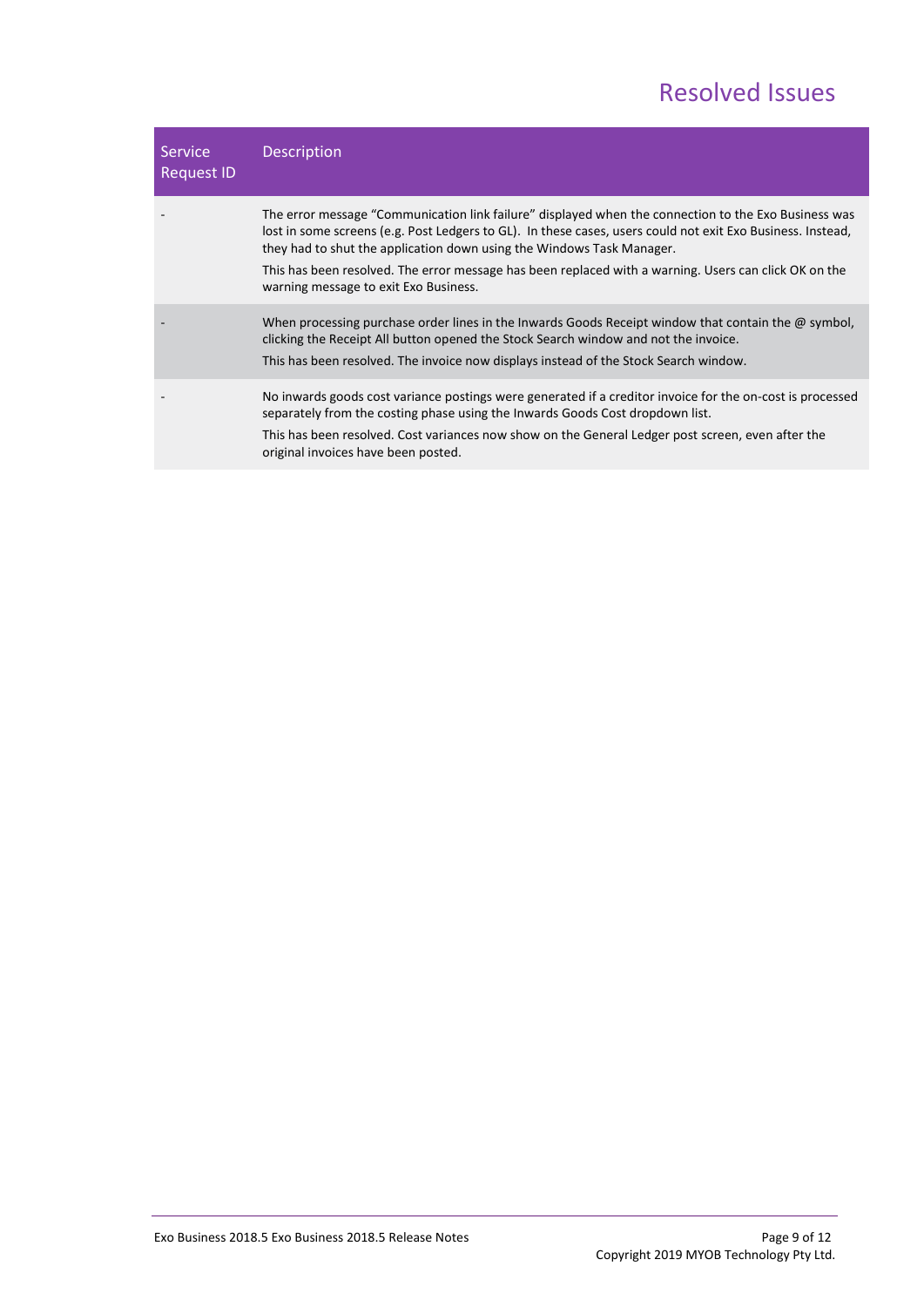## <span id="page-11-0"></span>Exo Configuration

| Service<br><b>Request ID</b> | <b>Description</b>                                                                                                                                                                                                                                        |
|------------------------------|-----------------------------------------------------------------------------------------------------------------------------------------------------------------------------------------------------------------------------------------------------------|
| 164676353168                 | An error message displayed when a user tried to copy single or multiple module menus in Exo 2018.4.<br>This has been resolved.                                                                                                                            |
| 164848701421                 | The error message "The multi-part identifier 'T. is ms shipped' could not be bound" displayed when a<br>user clicked the Templates item under Quick Insert on the Exo Configurator screen.<br>This has been resolved. The list of templates now displays. |

## <span id="page-11-1"></span>Clarity Reports

| <b>Service</b><br><b>Request ID</b>                                                                                                                          | <b>Description</b>                                                                                                                                                                                                                                                                                                                                                    |
|--------------------------------------------------------------------------------------------------------------------------------------------------------------|-----------------------------------------------------------------------------------------------------------------------------------------------------------------------------------------------------------------------------------------------------------------------------------------------------------------------------------------------------------------------|
|                                                                                                                                                              | Exo sent previously-emailed attachments instead of updated versions of the attachments. This was<br>caused by Exo renaming a previously-generated PDF file instead of replacing it with the updated<br>version.<br>This has been resolved. The file names of updated email attachments now include a timestamp $-$ for<br>example, EMAILTASK34 20181109091855610.pdf. |
| 161440179261<br>161514487046<br>161445031501<br>161514487046<br>161514487053<br>161514487046<br>163004671782<br>163161447939<br>164451256691<br>163161447939 | When previewing a report from the Clarity Report Parameters screen, users couldn't click the<br>Parameters screen to edit items or to close the screen. Users had to close the preview window.<br>This has been resolved. Users can now click on the Parameters screen with the preview window open.                                                                  |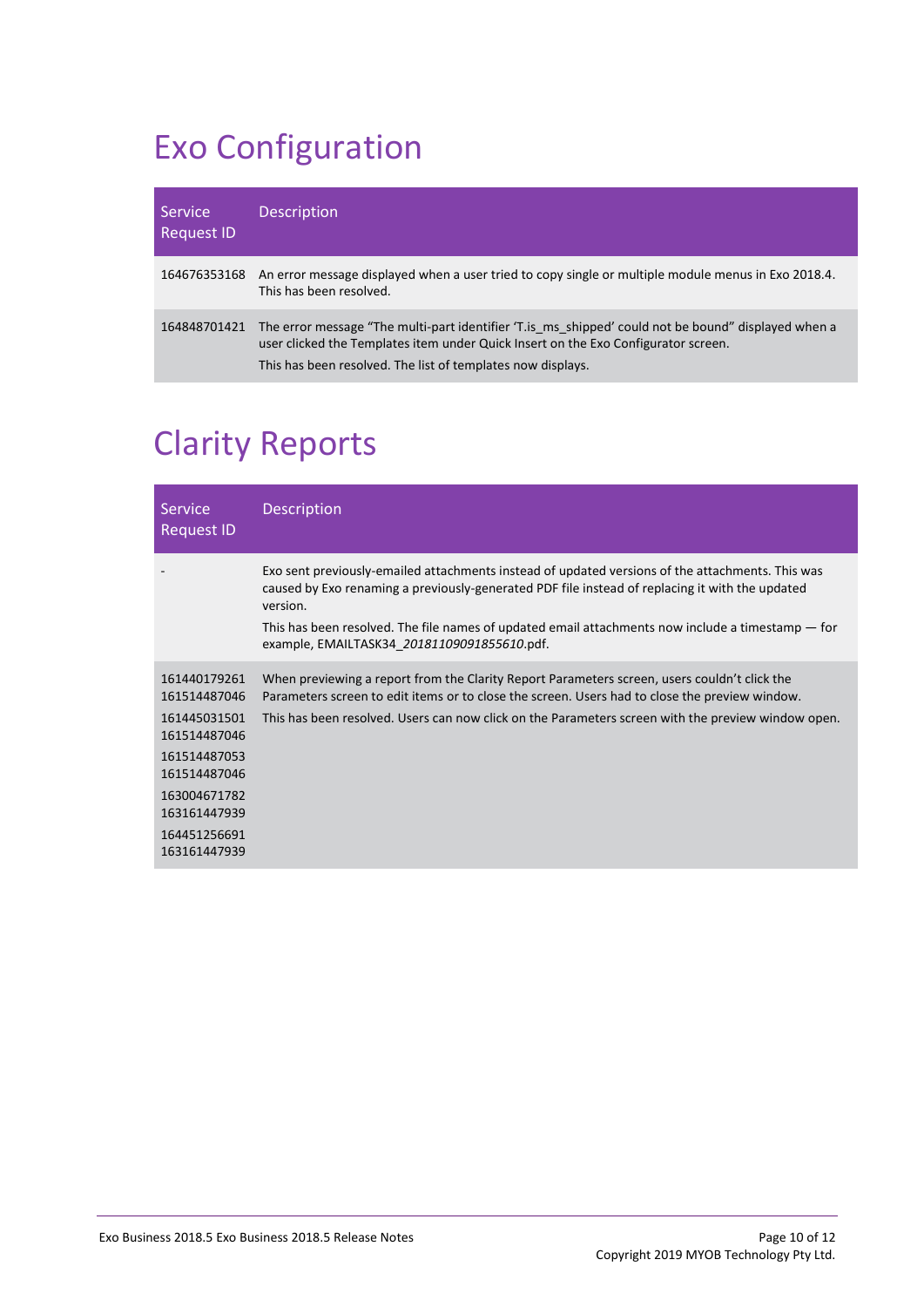## <span id="page-12-0"></span>Known Issues

The following issues have been identified as requiring end-user attention in this release.

#### Installation/Upgrade Issues

- If you are using the MYOB Exo Business Installation Wizard to install an instance of SQL Express, the following must be must be present on the PC:
	- $\circ$  .NET Framework 3.5 SP1 you can download this from: <http://go.microsoft.com/fwlink/?LinkId=120550>
	- $\circ$  Windows Installer 4.5 you can download this from: <http://go.microsoft.com/fwlink/?LinkId=123422>
	- $\circ$  Windows PowerShell 1.0 you can download this from: <http://go.microsoft.com/fwlink/?LinkId=120552>
- Due to security settings imposed by Windows, CHM Help files cannot be viewed from a remote location—this means that you can only view the Exo Business CHM Help files if they have been installed on the local PC. Se[e Microsoft Knowledge Base article 892675](http://support.microsoft.com/kb/892675/) for more information on this issue and suggested workarounds. (This issue does not apply if you are viewing online Help files on the Exo Business Education Centre.)

#### Demo Data Issues

The stored procedure SP\_DEMO\_DATA\_DATE\_UPDATER, which updates the data in demo databases to the current date, was updated in Exo Business 8.4. This stored procedure is only available in the EXO\_DEMO database, which means that any existing demonstration databases used by partners will not be able roll their demo data forward; these databases will need to be re-created based on the updated EXO\_DEMO database to use the updated SP\_DEMO\_DATA\_DATE\_UPDATER procedure.

#### Job Costing Resource Issues

When a resource allocation is created, an Activity for the relevant staff member is automatically created in the Exo Business system; however, if the resource is not associated with a staff member, the Activity will not appear on the Activity Search widget on the Task Scheduler tab.

As a workaround, a dummy staff account can be created to associate non-staff Resources with.

#### Emailing from the Print Preview window

When sending a report by email from the Print Preview window, the system does not determine the email address related to the document being emailed (e.g. the relevant Creditor's email address for Creditor documents). The email address is left blank—you must enter the address manually.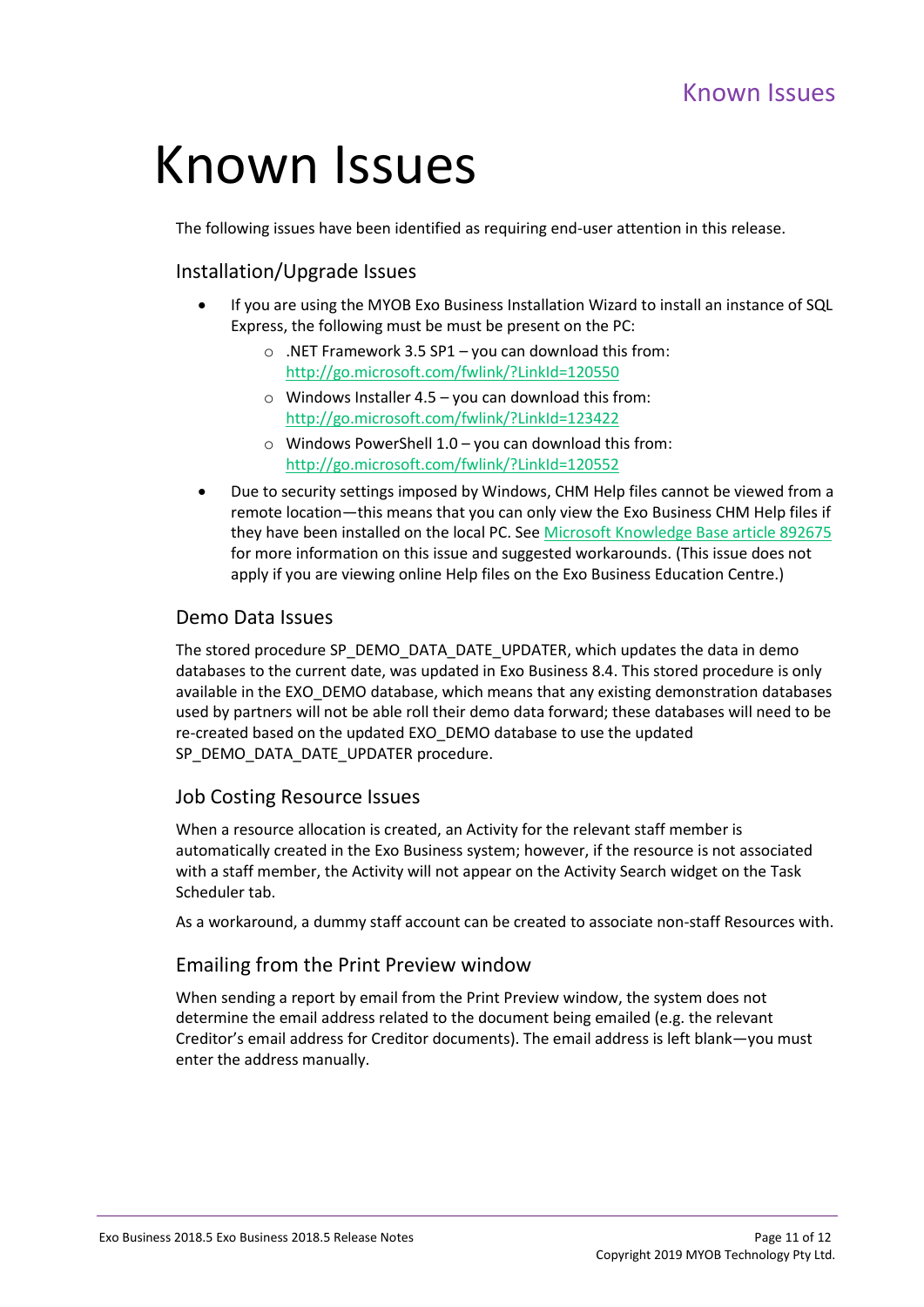#### SQL Server 2012 Issues

All versions of SQL server 2012 exhibited a subtle, but now well-known change in default behaviour around identity or auto number sequences. In MYOB Exo Business, this would be experienced as an unexpected anomaly where number sequences could apparently spontaneously jump by increments of 1000 if the SQL server was restarted.

This behaviour was reversed in SQL server 2014, but no known solution exists for completely preventing this behaviour in any versions of SQL server 2012, other than to upgrade to SQL server 2014 to eliminate the potential for this issue to occur.

#### SQL Server 2008 R2 prior to SP3

MYOB Exo Business uses a SQL Server feature called Common Language Runtime Integration. This feature was disabled by default in versions of SQL Server 2008 R2 prior to Service Pack 3. If this feature is not enabled, users may encounter the following error during the upgrade process:

Updating server configuration: 'clr enabled'